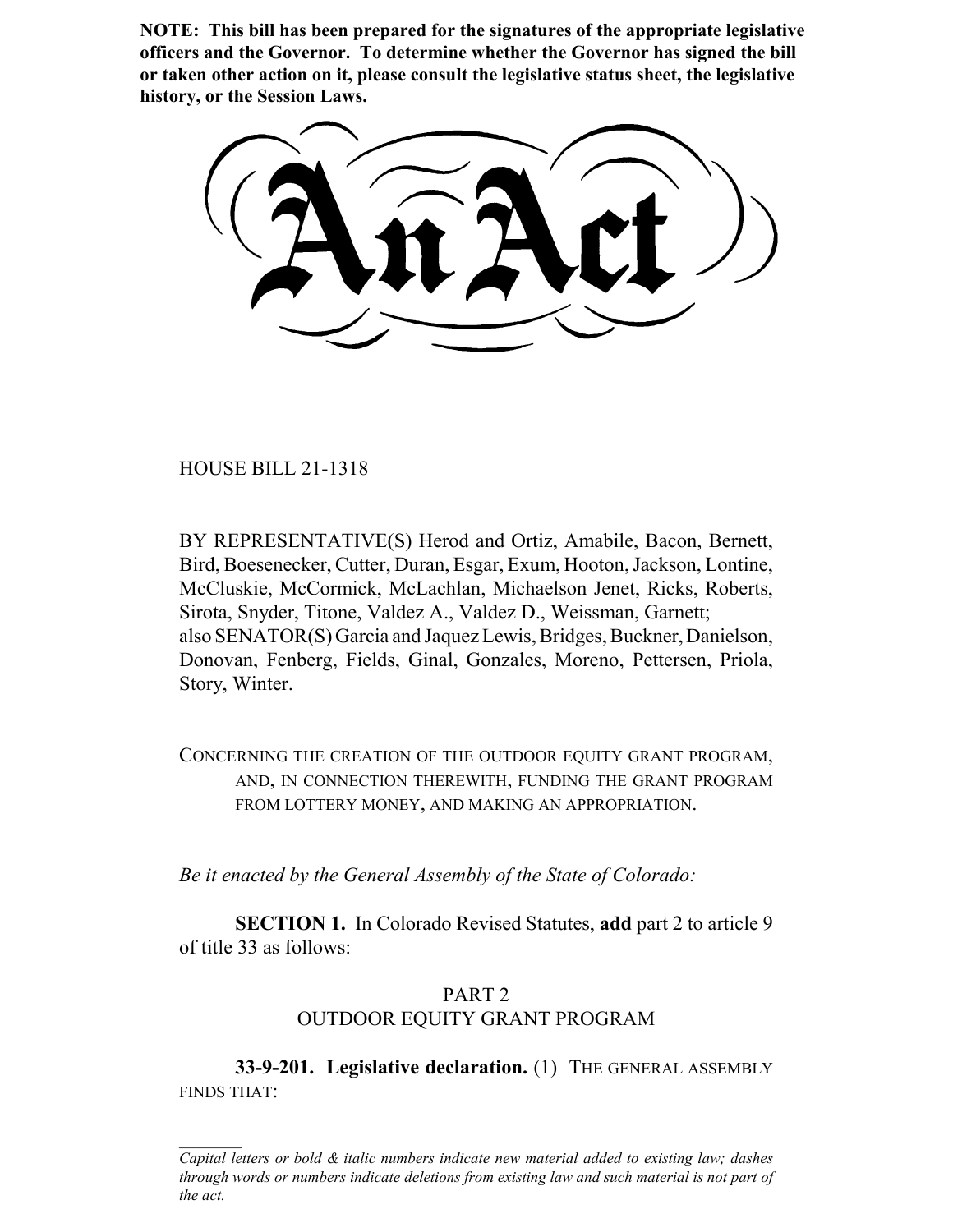(a) THE PURPOSE OF THE OUTDOOR EQUITY GRANT PROGRAM IS TO INCREASE ACCESS AND OPPORTUNITY FOR UNDERSERVED YOUTH AND THEIR FAMILIES TO EXPERIENCE COLORADO'S OPEN SPACES, STATE PARKS, PUBLIC LANDS, AND OTHER OUTDOOR AREAS THROUGH PROGRAMS WITH A FOCUS ON CONSERVATION, THE ENVIRONMENT, OUTDOOR EDUCATION, OR OUTDOOR RECREATION;

(b) COLORADO IS A STATE OF DYNAMIC GROWTH, CHANGE, AND PROGRESS. IT IS INTERNATIONALLY RENOWNED FOR ITS BEAUTY AND VAST SCOPE OF YEAR-ROUND OUTDOOR ACTIVITIES, NATURAL LANDSCAPES, AND MOUNTAIN ADVENTURES.

(c) PARADOXICALLY, DESPITE THE PLETHORA OF OUTDOOR OPPORTUNITIES, CERTAIN DEMOGRAPHICS OF COLORADO YOUTH AND THEIR FAMILIES FACE REAL CHALLENGES AND OBSTACLES TO ACCESSING NATURE;

(d) A CLEAR LACK OF EQUITY EXISTS FOR LOW-INCOME, INNER-CITY, RURAL, RACIALLY, AND ETHNICALLY DIVERSE YOUTH, FOR YOUTH WHO ARE LESBIAN, GAY, BISEXUAL, TRANSGENDER, OR QUEER OR QUESTIONING, FOR NATIVE AMERICAN OR INDIGENOUS YOUTH, AND FOR YOUTH WITH DISABILITIES TO ENGAGE IN MEANINGFUL OUTDOOR EXPERIENCES AND NATURE-BASED EDUCATION;

(e) HISTORIC AND CHRONIC SYSTEMIC INEQUITIES HAVE MADE ACCESS TO NATURE MORE CHALLENGING FOR THESE YOUTH;

(f) RESEARCH CONFIRMS THAT TIME SPENT OUTSIDE IS ESSENTIAL TO HEALTH AND WELL-BEING; IT IMPROVES PHYSICAL AND MENTAL HEALTH, REDUCES STRESS, AND ENHANCES SOCIAL SKILLS; AND

(g) MORE TIME SPENT IN NATURE FOR DISPOSSESSED YOUTH CAN TRANSLATE TO BETTER ACADEMIC PERFORMANCE, INCREASED ENTHUSIASM FOR SCHOOL AND SCHOOL ACTIVITIES, AND A LESSENED LIKELIHOOD FOR ATTENDANCE PROBLEMS.

(2) THE GENERAL ASSEMBLY FURTHER FINDS AND DECLARES THAT IT IS NECESSARY TO ESTABLISH AN OUTDOOR EQUITY GRANT PROGRAM TO FUND PROGRAMS AND MEANINGFUL EXPERIENCES LED BY COMMUNITY MEMBERS AND LEADERS WHO UNDERSTAND THE UNIQUE NEEDS AND

### PAGE 2-HOUSE BILL 21-1318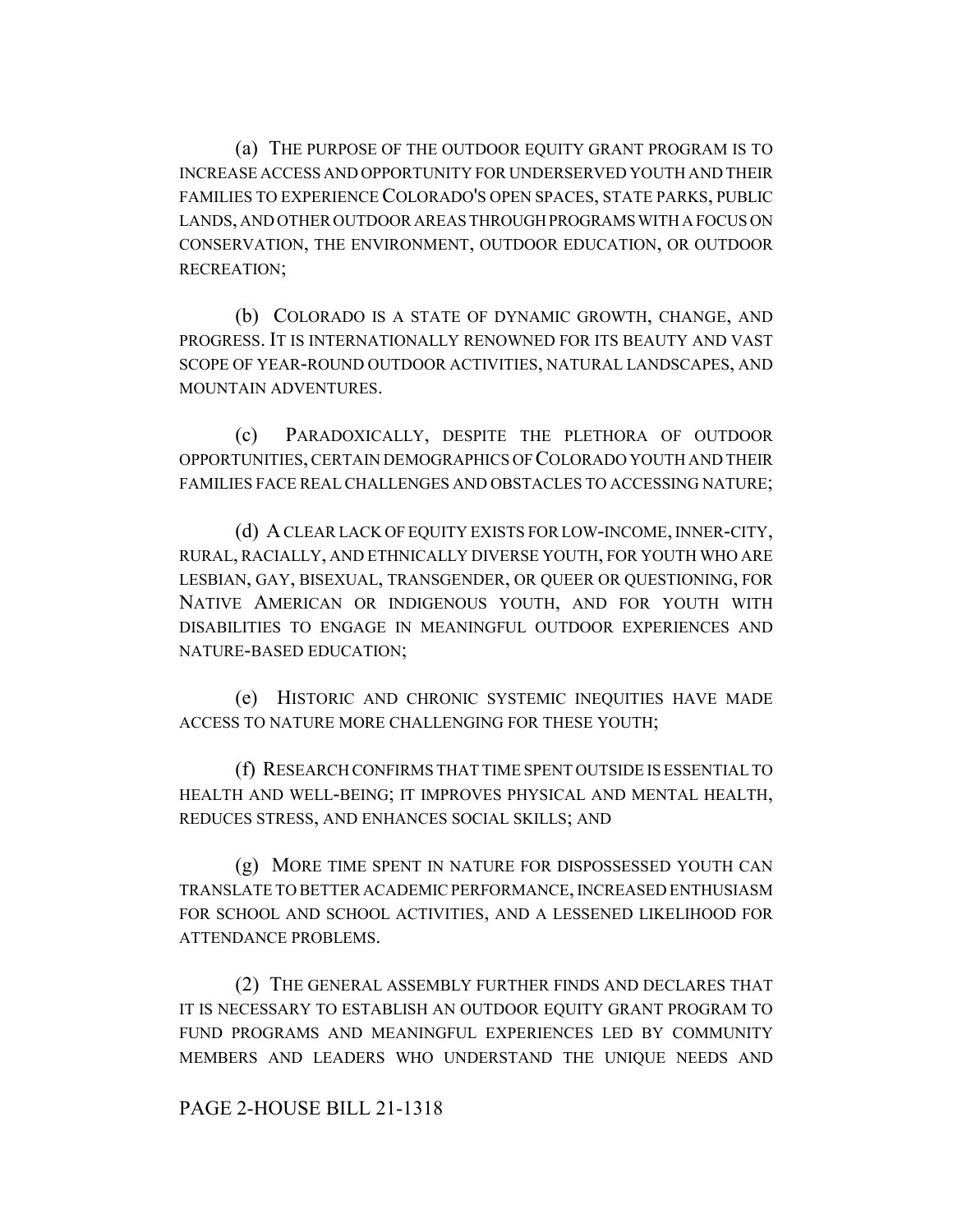PERSPECTIVES OF UNDERSERVED YOUTH AND THEIR COMMUNITIES IN ORDER TO ENSURE LONG-TERM AND SUSTAINABLE INVESTMENTS FOR NEW GENERATIONS OF OUTDOOR ENTHUSIASTS AND CONSERVATIONISTS.

**33-9-202. Definitions.** AS USED IN THIS PART 2, UNLESS THE CONTEXT OTHERWISE REQUIRES:

(1) "APPLICANT" MEANS A GOVERNMENTAL ENTITY, A NONPROFIT ORGANIZATION, A FOR-PROFIT ORGANIZATION, OR A FEDERALLY RECOGNIZED TRIBE THAT IS LOCATED IN THE STATE.

(2) "COLORADO OUTDOORS" MEANS COLORADO'S OPEN SPACES, STATE PARKS, PUBLIC LANDS, AND OTHER OUTDOOR RECREATION AREAS.

(3) "DEPARTMENT" MEANS THE DEPARTMENT OF NATURAL RESOURCES.

(4) "DIRECTOR" MEANS THE DIRECTOR OF THE DIVISION OF PARKS AND WILDLIFE.

(5) "DIVISION" MEANS THE DIVISION OF PARKS AND WILDLIFE, CREATED IN SECTION 33-9-104.

(6) "ELIGIBLE YOUTH" MEANS A PERSON WHO RESIDES IN COLORADO AND WHO IS ELIGIBLE FOR ADMISSION TO PUBLIC SCHOOL IN THE STATE OR WHO IS NO LONGER ELIGIBLE FOR ADMISSION TO PUBLIC SCHOOL IN THE STATE BUT IS NOT YET TWENTY-SIX YEARS OLD, AND INCLUDES THE PERSON'S FAMILY.

(7) "EXECUTIVE DIRECTOR" MEANS THE EXECUTIVE DIRECTOR OF THE DEPARTMENT OF NATURAL RESOURCES.

(8) "LOW INCOME" MEANS MEDIAN HOUSEHOLD INCOME THAT IS LESS THAN OR EQUAL TO TWO HUNDRED PERCENT OF THE FEDERAL POVERTY LINE.

(9) "OUTDOOR EQUITY BOARD" OR "BOARD" MEANS THE OUTDOOR EQUITY BOARD CREATED IN SECTION 33-9-203.

(10) "OUTDOOR EQUITY FUND" OR "FUND" MEANS THE OUTDOOR EQUITY FUND CREATED IN SECTION 33-9-206.

# PAGE 3-HOUSE BILL 21-1318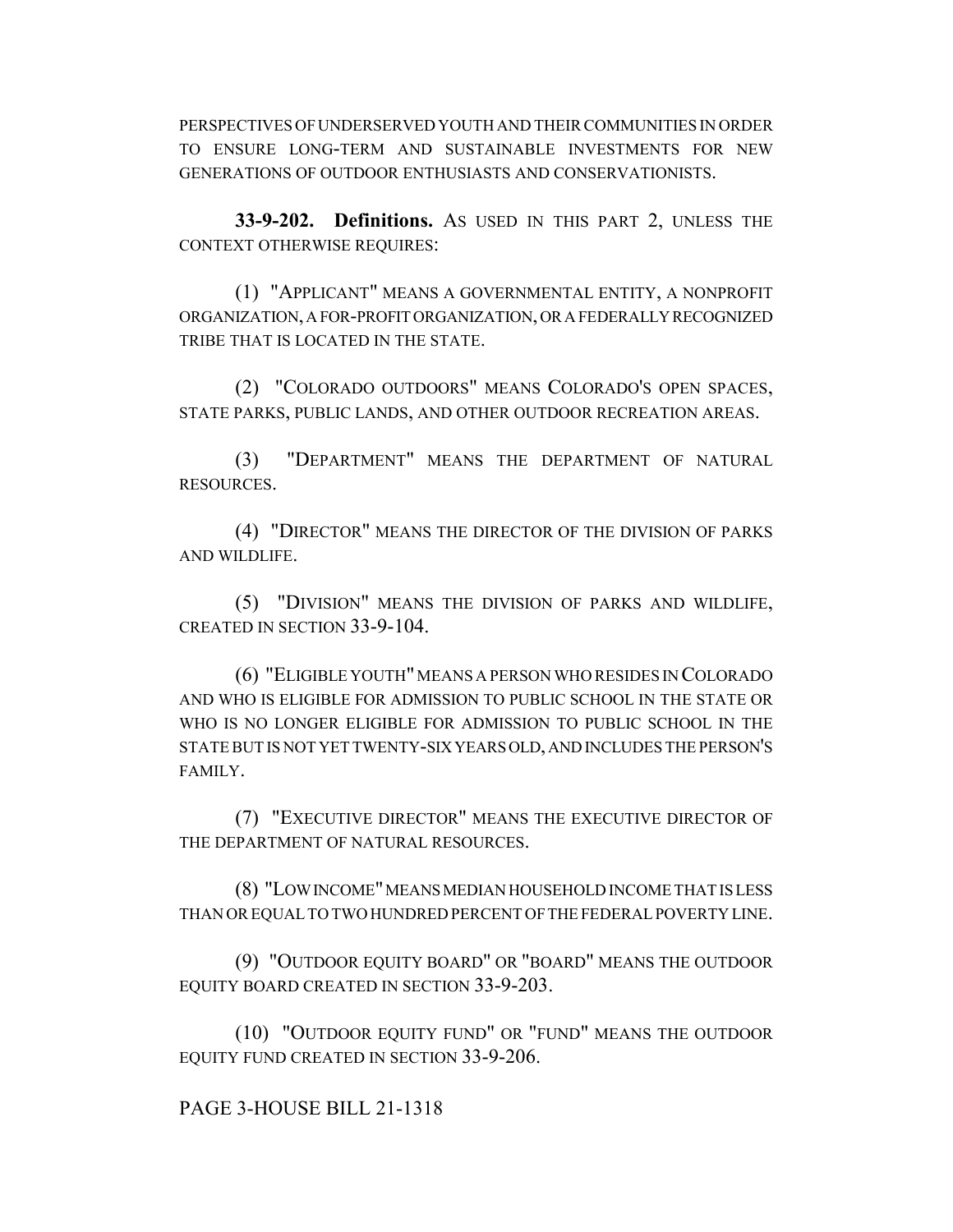(11) "OUTDOOR EQUITY GRANT PROGRAM" OR "GRANT PROGRAM" MEANS THE OUTDOOR EQUITY GRANT PROGRAM CREATED IN SECTION 33-9-205.

**33-9-203. Outdoor equity board - creation - terms - per diem and expense reimbursement.** (1) THERE IS HEREBY CREATED THE OUTDOOR EQUITY BOARD IN THE DIVISION OF PARKS AND WILDLIFE. THE BOARD IS RESPONSIBLE FOR THE GOVERNANCE OF THE OUTDOOR EQUITY GRANT PROGRAM.

(2) THE BOARD CONSISTS OF THE FOLLOWING NINE VOTING MEMBERS AS FOLLOWS:

(a) ONE MEMBER PERSONALLY IMPACTED BY AND WITH EXPERIENCE IN RACIAL JUSTICE ISSUES;

(b) ONE MEMBER PERSONALLY IMPACTED BY AND WITH EXPERIENCE IN ENVIRONMENTAL JUSTICE ISSUES;

(c) ONE MEMBER WITH EXPERIENCE WORKING ON CONSERVATION ISSUES;

(d) ONE MEMBER WITH EXPERIENCE IN PROVIDING OUTDOOR EDUCATION PROGRAMS;

(e) ONE MEMBER PERSONALLY IMPACTED BY AND WITH EXPERIENCE IN DISABILITY-ACCESSIBLE OUTDOOR PROGRAMMING;

(f) ONE MEMBER PERSONALLY IMPACTED BY AND WITH EXPERIENCE IN EQUITY FOR INDIVIDUALS WHO ARE LESBIAN, GAY, BISEXUAL, TRANSGENDER, OR QUEER OR QUESTIONING; AND

(g) THREE YOUTH MEMBERS FROM COMMUNITIES ELIGIBLE TO BE SERVED BY THE GRANT PROGRAM AT THE TIME OF THEIR APPOINTMENT.

(3) THE BOARD CONSISTS OF THE FOLLOWING THREE NONVOTING MEMBERS AS FOLLOWS:

(a) THE DIRECTOR OF THE COLORADO OUTDOOR RECREATION INDUSTRY OFFICE, CREATED IN SECTION 24-48.5-129, OR THEIR APPOINTEE;

# PAGE 4-HOUSE BILL 21-1318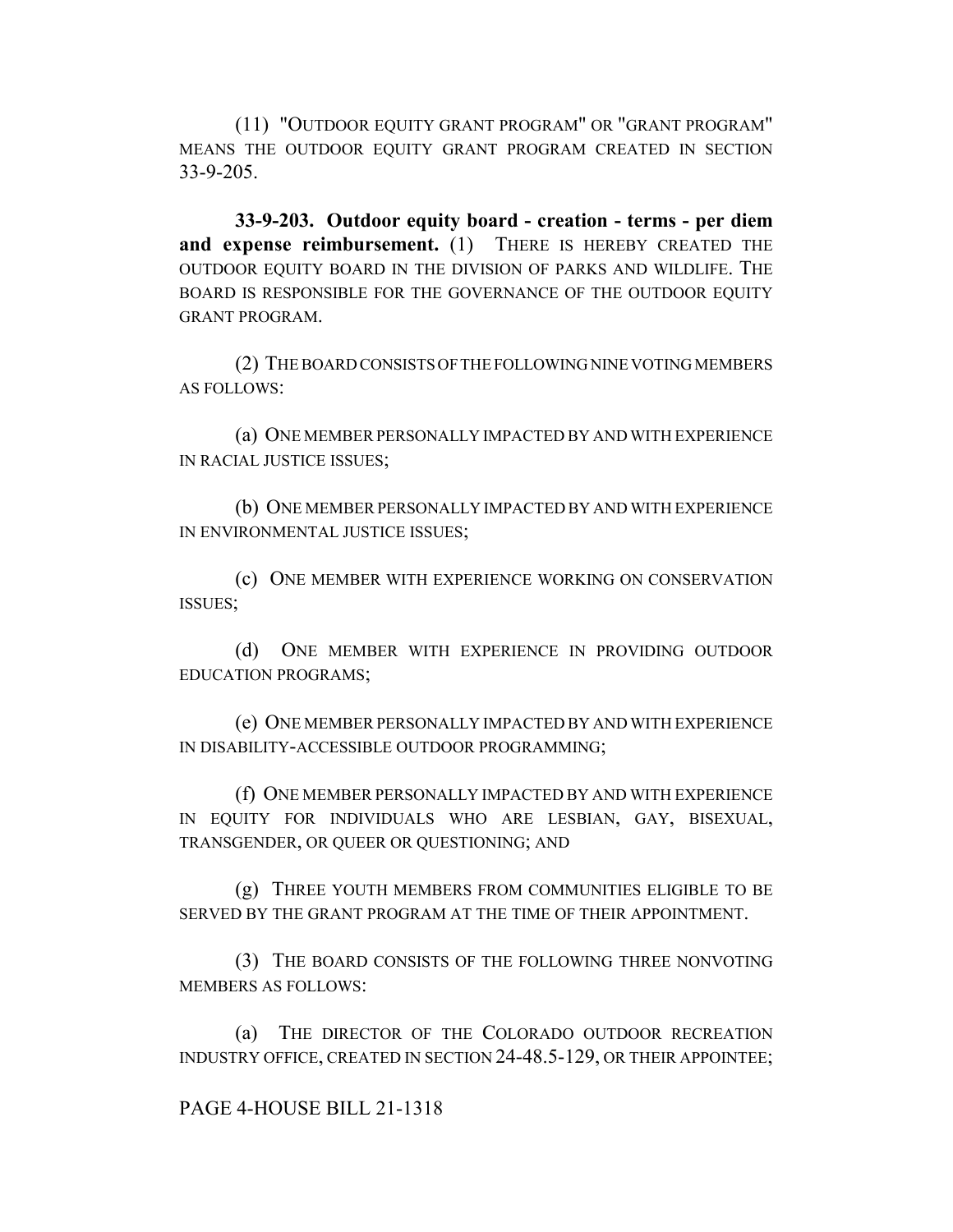(b) THE DIRECTOR OF THE DIVISION OF PARKS AND WILDLIFE, OR THEIR APPOINTEE; AND

(c) THE EXECUTIVE DIRECTOR OF THE GREAT OUTDOORS COLORADO PROGRAM, OR THEIR APPOINTEE.

(4) (a) THE DIRECTOR SHALL APPOINT THE VOTING MEMBERS OF THE BOARD IN CONSULTATION WITH THE EXECUTIVE DIRECTOR.

(b) THE DIRECTOR SHALL ACCEPT NOMINATIONS FOR BOARD MEMBERS THROUGH AN OPEN AND PUBLIC PROCESS ESTABLISHED BY THE DIVISION THAT ENGAGES NONPROFIT AND PUBLIC ORGANIZATIONS THAT HAVE A FOCUS ON RACIAL EQUITY, ENVIRONMENTAL JUSTICE, CONSERVATION AND STEWARDSHIP, YOUTH ACTIVITY AND ENGAGEMENT, EDUCATION, DISABILITY ADVOCACY AND ACCESSIBILITY, ADVOCACY AND ACCESSIBILITY FOR INDIVIDUALS WHO ARE LESBIAN, GAY, BISEXUAL, TRANSGENDER, OR QUEER OR QUESTIONING, ADVOCACY FOR NATIVE AMERICAN OR INDIGENOUS PEOPLE, AND OTHER RELEVANT AREAS OF FOCUS, AND THAT:

(I) WORK TO ENSURE THAT YOUTH AND THEIR FAMILIES HAVE ACCESS, REPRESENTATION, MEANINGFUL PARTICIPATION, AND QUALITY EXPERIENCES IN THE OUTDOORS;

(II) PROMOTE CULTURALLY RESPONSIVE PROGRAMS, POLICIES, PROTOCOLS, AND STAFFING IN THE OUTDOORS; AND

(III) RAISE AWARENESS OF AND SEEK TO ADDRESS THE ROOT CAUSES OF THE ENVIRONMENTAL DISPARITIES FACING UNDERSERVED COMMUNITIES.

(5) TO THE EXTENT POSSIBLE, THE DIRECTOR SHALL ATTEMPT TO APPOINT VOTING MEMBERS OF THE BOARD:

(a) WHO HAVE EXPERIENCE PROVIDING EDUCATIONAL EXPERIENCES TO UNDERSERVED YOUTH; AND

(b) WHO REFLECT THE DIVERSITY OF THE STATE WITH REGARD TO RACE, ETHNICITY, GENDER, IMMIGRATION STATUS, INCOME, WEALTH, ABILITY, AND GEOGRAPHY.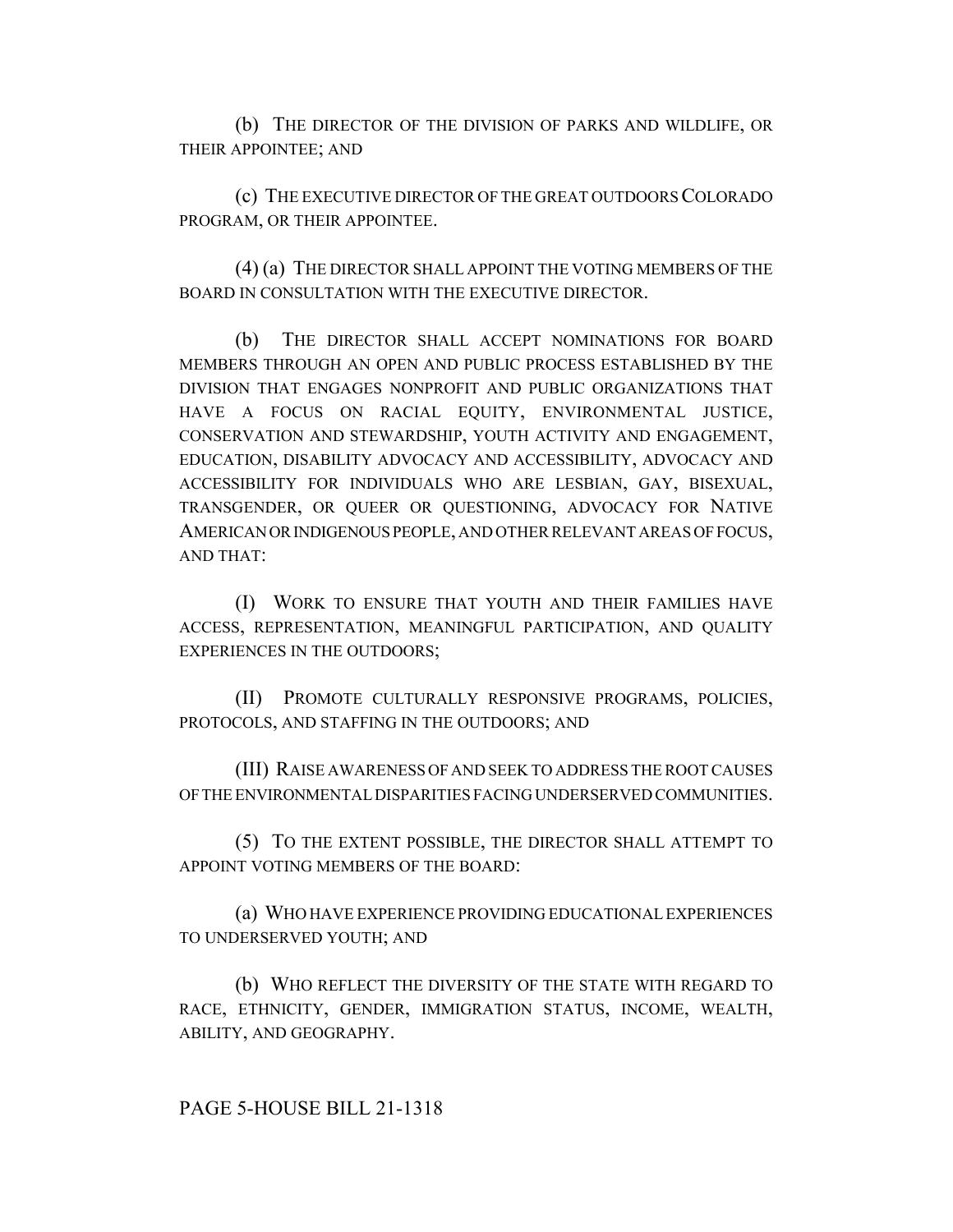(6) THE DIRECTOR SHALL MAKE INITIAL APPOINTMENTS TO THE BOARD BY OCTOBER 15, 2021.

(7) (a) EXCEPT AS PROVIDED IN SUBSECTIONS  $(7)(b)$  AND  $(7)(c)$  OF THIS SECTION, THE TERM OF OFFICE OF THE MEMBERS OF THE BOARD APPOINTED BY THE DIRECTOR IS FOUR YEARS.

(b) IN ORDER TO ENSURE STAGGERED TERMS OF OFFICE, THE INITIAL TERM OF OFFICE OF THE MEMBERS OF THE BOARD IS:

(I) TWO YEARS FOR THE MEMBERS APPOINTED PURSUANT TO SUBSECTIONS  $(2)(a)$ ,  $(2)(b)$ , AND  $(2)(c)$  OF THIS SECTION; AND

(II) FOUR YEARS FOR THE MEMBERS APPOINTED PURSUANT TO SUBSECTIONS  $(2)(d)$ ,  $(2)(e)$ , AND  $(2)(f)$  OF THIS SECTION.

(c) THE TERM OF OFFICE FOR TWO OF THE YOUTH MEMBERS OF THE BOARD IS TWO YEARS AND THE TERM OF OFFICE FOR ONE OF THE YOUTH MEMBERS OF THE BOARD IS ONE YEAR, AS ESTABLISHED BY THE DIRECTOR.

(d) BOARD MEMBERS MAY SERVE NO MORE THAN TWO TERMS.

(e) A MEMBER WHO IS APPOINTED TO FILL A VACANCY SHALL SERVE THE REMAINDER OF THE UNEXPIRED TERM OF THE MEMBER WHOSE VACANCY IS BEING FILLED; THE REMAINDER COUNTS AS ONE TERM FOR THAT APPOINTEE.

(8) (a) VOTING MEMBERS OF THE BOARD RECEIVE A PER DIEM OF TWO HUNDRED DOLLARS FOR ATTENDANCE AT REGULARLY SCHEDULED MEETINGS OF THE BOARD DURING THE 2021-22 STATE FISCAL YEAR, AND TWO HUNDRED DOLLARS AS ANNUALLY ADJUSTED FOR INFLATION BASED ON THE PERCENTAGE CHANGE IN THE UNITED STATES DEPARTMENT OF LABOR'S BUREAU OF LABOR STATISTICS CONSUMER PRICE INDEX FOR DENVER-AURORA-LAKEWOOD FOR ALL ITEMS PAID BY ALL URBAN CONSUMERS, OR ITS APPLICABLE PREDECESSOR OR SUCCESSOR INDEX, DURING THE 2022-23 STATE FISCAL YEAR AND EACH STATE FISCAL YEAR THEREAFTER. VOTING MEMBERS OF THE BOARD ARE ALSO REIMBURSED FOR ACTUAL AND NECESSARY EXPENSES INCURRED WHILE PERFORMING OFFICIAL DUTIES, TOGETHER WITH MILEAGE AT THE RATE AT WHICH MEMBERS OF THE GENERAL ASSEMBLY ARE REIMBURSED PURSUANT TO SECTION 2-2-317.

PAGE 6-HOUSE BILL 21-1318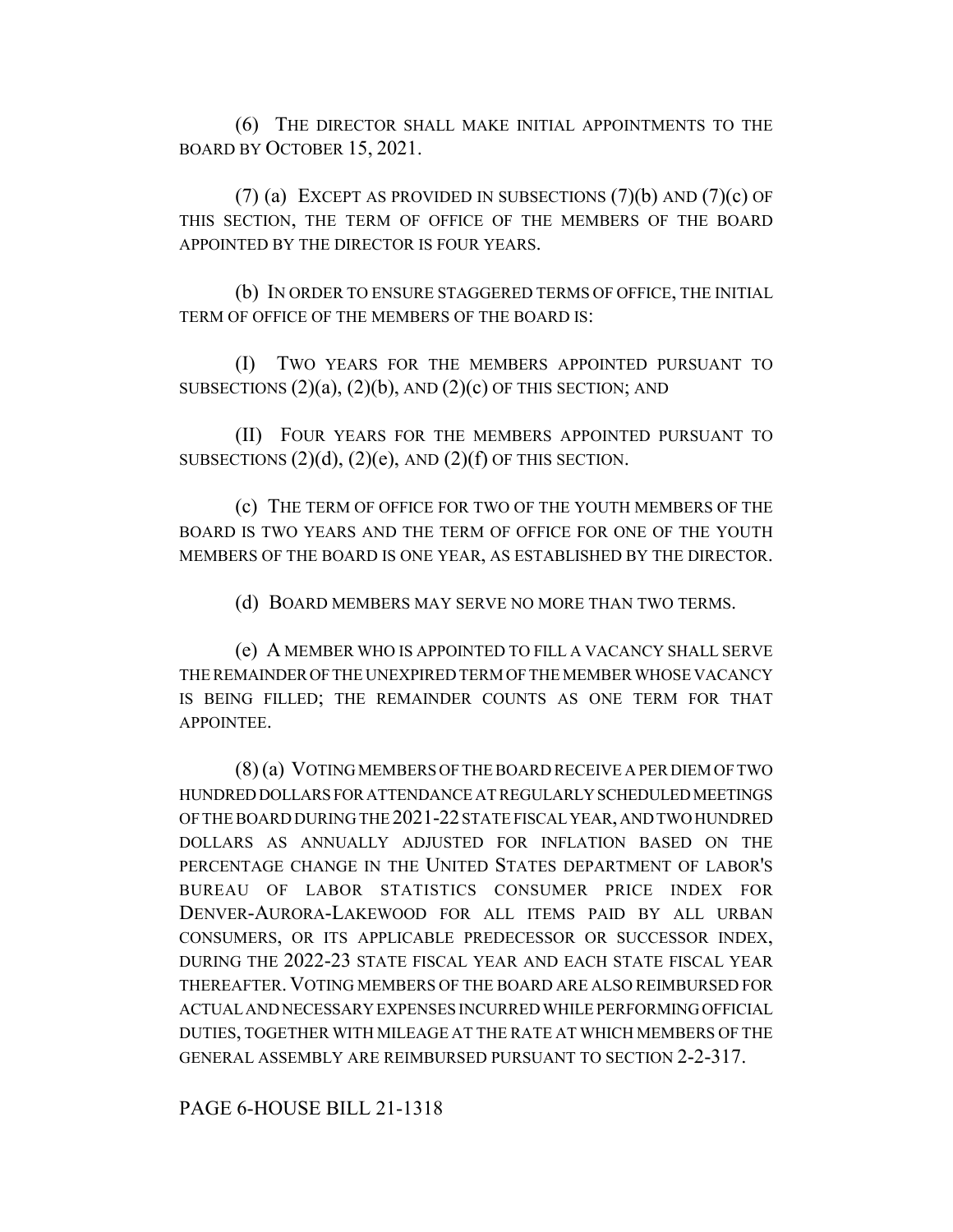(b) NONVOTING MEMBERS MAY NOT RECEIVE PER DIEM, BUT MAY BE REIMBURSED FOR ACTUAL AND NECESSARY EXPENSES INCURRED WHILE PERFORMING OFFICIAL DUTIES, TOGETHER WITH MILEAGE AT THE RATE AT WHICH MEMBERS OF THE GENERAL ASSEMBLY ARE REIMBURSED PURSUANT TO SECTION 2-2-317.

**33-9-204. Outdoor equity board - duties.** (1) THE BOARD SHALL MEET AS OFTEN AS NECESSARY TO CARRY OUT THE FOLLOWING DUTIES AND RESPONSIBILITIES:

(a) TO CREATE AN OUTDOOR EQUITY WEBSITE;

(b) TO ADMINISTER THE GRANT PROGRAM AND, SUBJECT TO AVAILABLE APPROPRIATIONS, AWARD GRANTS AS PROVIDED IN SECTION 33-9-205;

(c) TO ESTABLISH ANY POLICIES AS ARE NECESSARY OR EXPEDIENT FOR THE CONDUCT OF ITS AFFAIRS AND ITS MEETINGS AND TO POST THOSE POLICIES ON ITS WEBSITE, INCLUDING:

(I) A CONFLICT OF INTEREST POLICY FOR ITS MEMBERS IN ORDER TO PREVENT THOSE WHO SERVE ON THE BOARD FROM BENEFITTING FROM THE GRANT PROGRAM;

(II) POLICIES RELATED TO TIME FRAMES FOR APPLYING FOR GRANTS AND FOR THE DISTRIBUTION OF GRANT MONEY UNDER SECTION 33-9-205; AND

(III) POLICIES RELATED TO THE FORM OF THE GRANT PROGRAM APPLICATION, SO AS TO ENSURE THAT THE APPLICATIONS ARE CONCISE, STRAIGHTFORWARD, OBJECTIVE, INCLUSIVE, AND ACCESSIBLE TO ALL INTERESTED PARTIES;

(d) TO ESTABLISH MEANINGFUL QUANTITATIVE AND QUALITATIVE GRANT REPORTING REQUIREMENTS THAT ALLOW THE GRANTEES TO HIGHLIGHT WHO THEY ARE SERVING AND HOW THEY ARE SERVING THEM, INCLUDING REPORTS ON THE ETHNIC AND RACIAL MAKEUP OF THE PARTICIPANTS OF PROGRAMS FUNDED, THE AGES AND LOCALITIES OF PROGRAM PARTICIPANTS, THE TYPES OF PROGRAMMING FUNDED, AND OTHER RELEVANT CRITERIA THAT THE BOARD SEES FIT;

PAGE 7-HOUSE BILL 21-1318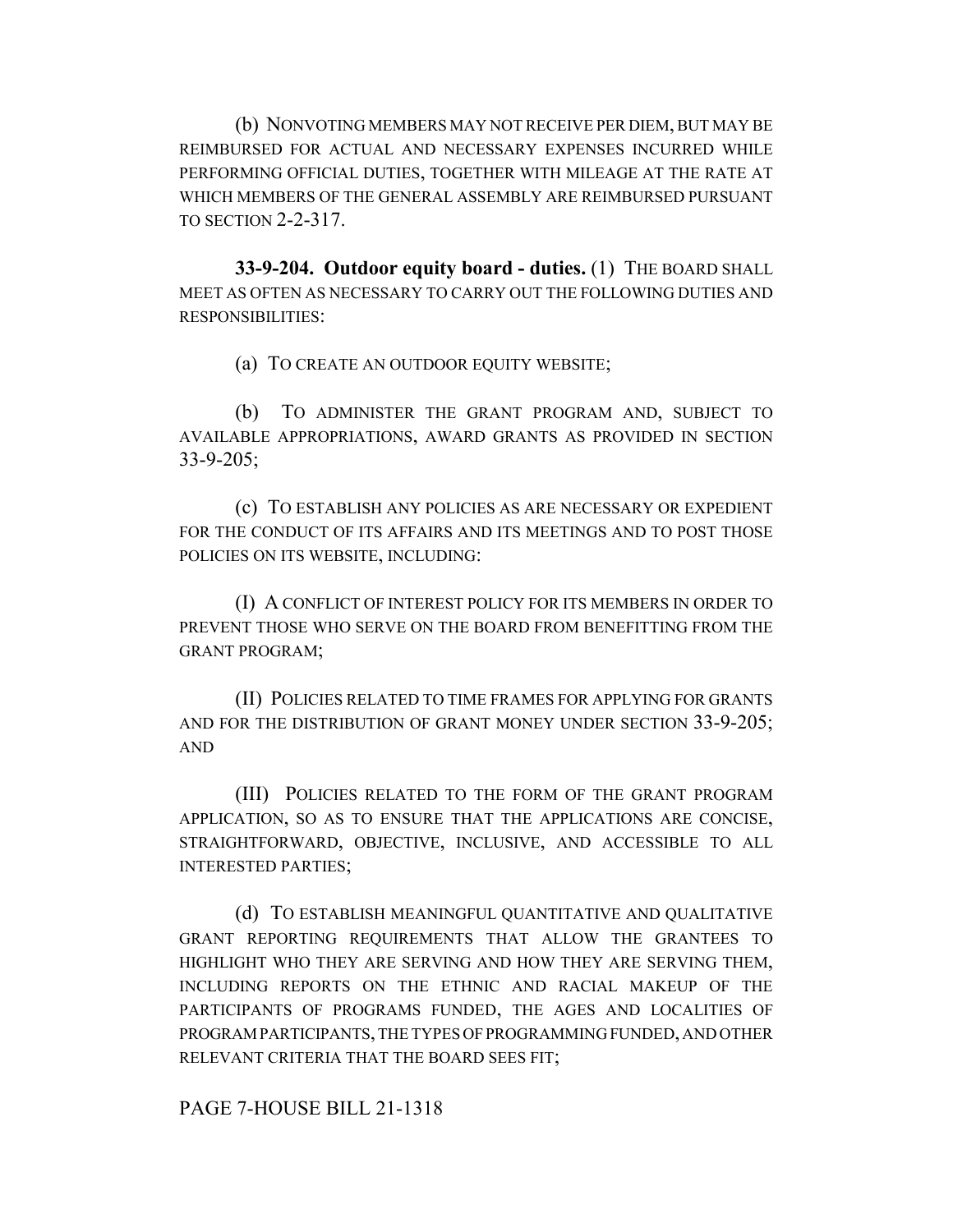(e) TO COMPILE AN ANNUAL REPORT THAT DETAILS INFORMATION ABOUT THE PROGRAMS THAT ARE AWARDED GRANTS, INCLUDING: THE ETHNIC AND RACIAL MAKEUP OF THE PARTICIPANTS, THE AGES AND LOCALITIES OF PARTICIPANTS, THE TYPES OF PROGRAMS, AND OTHER RELEVANT INFORMATION THAT THE BOARD SEES FIT; AND

 $(f)$  (I) TO PRESENT THE REPORT DESCRIBED IN SUBSECTION  $(1)(e)$  OF THIS SECTION TO THE DEPARTMENT AND THE PARKS AND WILDLIFE COMMISSION, AND TO MAKE THE REPORT PUBLICLY ACCESSIBLE, INCLUDING POSTING THE REPORT ON THE BOARD'S WEBSITE.

(II) IN JANUARY 2023, AND EACH JANUARY THEREAFTER, THE DEPARTMENT SHALL REPORT ON THE GRANT PROGRAM, INCLUDING A SUMMARY OF THE REPORT DESCRIBED IN SUBSECTION  $(1)(e)$  OF THIS SECTION, AS PART OF THE DEPARTMENT'S PRESENTATION TO ITS COMMITTEE OF REFERENCE AT A HEARING HELD PURSUANT TO SECTION 2-7-203 (2)(a) OF THE "STATE MEASUREMENT FOR ACCOUNTABLE, RESPONSIVE, AND TRANSPARENT (SMART) GOVERNMENT ACT".

(2) THE BOARD IS SUBJECT TO ALL THE APPLICABLE REQUIREMENTS OF THE "COLORADO OPEN RECORDS ACT", PART 2 OF ARTICLE 72 OF TITLE 24, AND THE OPEN MEETINGS LAW CONTAINED IN PART 4 OF ARTICLE 6 OF TITLE 24.

**33-9-205. Outdoor equity grant program - creation.** (1) THE BOARD SHALL IMPLEMENT THE GRANT PROGRAM IN ACCORDANCE WITH THIS SECTION AND THE POLICIES IT ESTABLISHES UNDER SECTION 33-9-204(1)(c).

(2) TO RECEIVE A GRANT, AN APPLICANT MUST SUBMIT AN APPLICATION TO THE BOARD.

(3) THE BOARD SHALL REVIEW EACH APPLICATION IT RECEIVES AND MAY AWARD GRANTS TO APPLICANTS THAT WILL DIRECTLY UTILIZE THE GRANT TO ENGAGE RACIALLY OR ETHNICALLY DIVERSE ELIGIBLE YOUTH WHO ARE FROM LOW-INCOME FAMILIES, ENGAGE ELIGIBLE YOUTH WHO ARE LESBIAN, GAY, BISEXUAL, TRANSGENDER, OR QUEER OR QUESTIONING, ENGAGE NATIVE AMERICAN OR INDIGENOUS YOUTH, OR ENGAGE ELIGIBLE YOUTH WITH DISABILITIES IN SUCH A WAY SO AS TO BUILD SUSTAINABILITY AND CAPACITY FOR SUCH HISTORICALLY UNDERSERVED COMMUNITIES, AND SO AS TO:

PAGE 8-HOUSE BILL 21-1318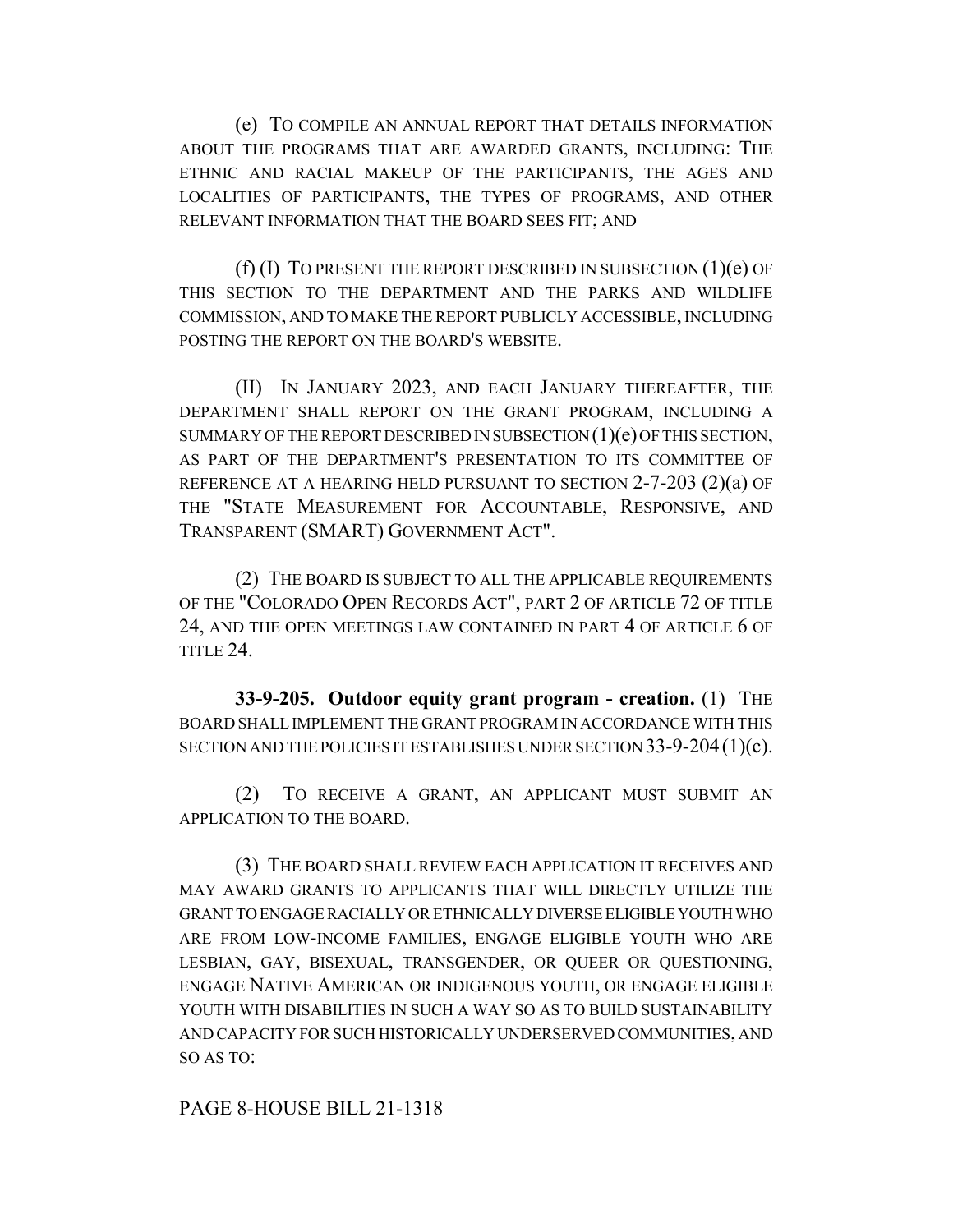(a) REDUCE BARRIERS TO THE COLORADO OUTDOORS;

(b) CREATE PATHWAYS FOR FORMAL OR INFORMAL CONSERVATION OF THE COLORADO OUTDOORS; OR

(c) OFFER ENVIRONMENTAL AND COLORADO OUTDOOR-BASED EDUCATIONAL OPPORTUNITIES.

(4) SUBJECT TO AVAILABLE APPROPRIATIONS, GRANTS SHALL BE PAID OUT OF THE OUTDOOR EQUITY FUND CREATED IN SECTION 33-9-206.

**33-9-206. Outdoor equity fund.** (1) (a) THE OUTDOOR EQUITY FUND IS HEREBY CREATED IN THE STATE TREASURY. THE FUND CONSISTS OF MONEY CREDITED TO THE FUND PURSUANT TO SECTION 44-40-111 (12). ALL INTEREST AND INCOME DERIVED FROM THE DEPOSIT AND INVESTMENT OF MONEY IN THE OUTDOOR EQUITY FUND MUST BE CREDITED TO THE FUND AND MAY NOT BE TRANSFERRED TO THE GENERAL FUND OR ANY OTHER FUND AT THE END OF ANY FISCAL YEAR. ANY UNEXPENDED AND UNENCUMBERED MONEY REMAINING IN THE OUTDOOR EQUITY FUND AT THE END OF A FISCAL YEAR STAYS IN THE FUND.

(b) THE MONEY CREDITED TO THE OUTDOOR EQUITY FUND PURSUANT TO SUBSECTION  $(1)(a)$  OF THIS SECTION AND ANY INCOME AND INTEREST DERIVED FROM THE DEPOSIT AND INVESTMENT OF SUCH MONEY IS EXEMPT FROM ANY RESTRICTION ON SPENDING, REVENUE, OR APPROPRIATIONS, INCLUDING, WITHOUT LIMITATION, THE RESTRICTIONS OF SECTION 20 OF ARTICLE X OF THE STATE CONSTITUTION.

(2) SUBJECT TO ANNUAL APPROPRIATION BY THE GENERAL ASSEMBLY, THE DIVISION MAY EXPEND MONEY FROM THE OUTDOOR EQUITY FUND TO IMPLEMENT THE OUTDOOR EQUITY GRANT PROGRAM. THE DEPARTMENT MAY USE MONEY IN THE OUTDOOR EQUITY FUND TO PAY THE DIRECT AND INDIRECT COSTS THAT THE DEPARTMENT INCURS TO ADMINISTER THIS PART 2, ASSIST THE OUTDOOR EQUITY BOARD, AND PAY THE PER DIEM AND EXPENSES OF THE OUTDOOR EQUITY BOARD MEMBERS.

(3) THE OUTDOOR EQUITY BOARD MAY SEEK, ACCEPT, AND EXPEND GIFTS, GRANTS, DONATIONS, LOANS OF MONEY, OR AID IN ANY FORM FROM THE FEDERAL GOVERNMENT, ANY STATE AGENCY, ANY LOCAL GOVERNMENT, OR FROM PRIVATE SOURCES, OR ANY COMBINATION THEREOF, FOR THE

### PAGE 9-HOUSE BILL 21-1318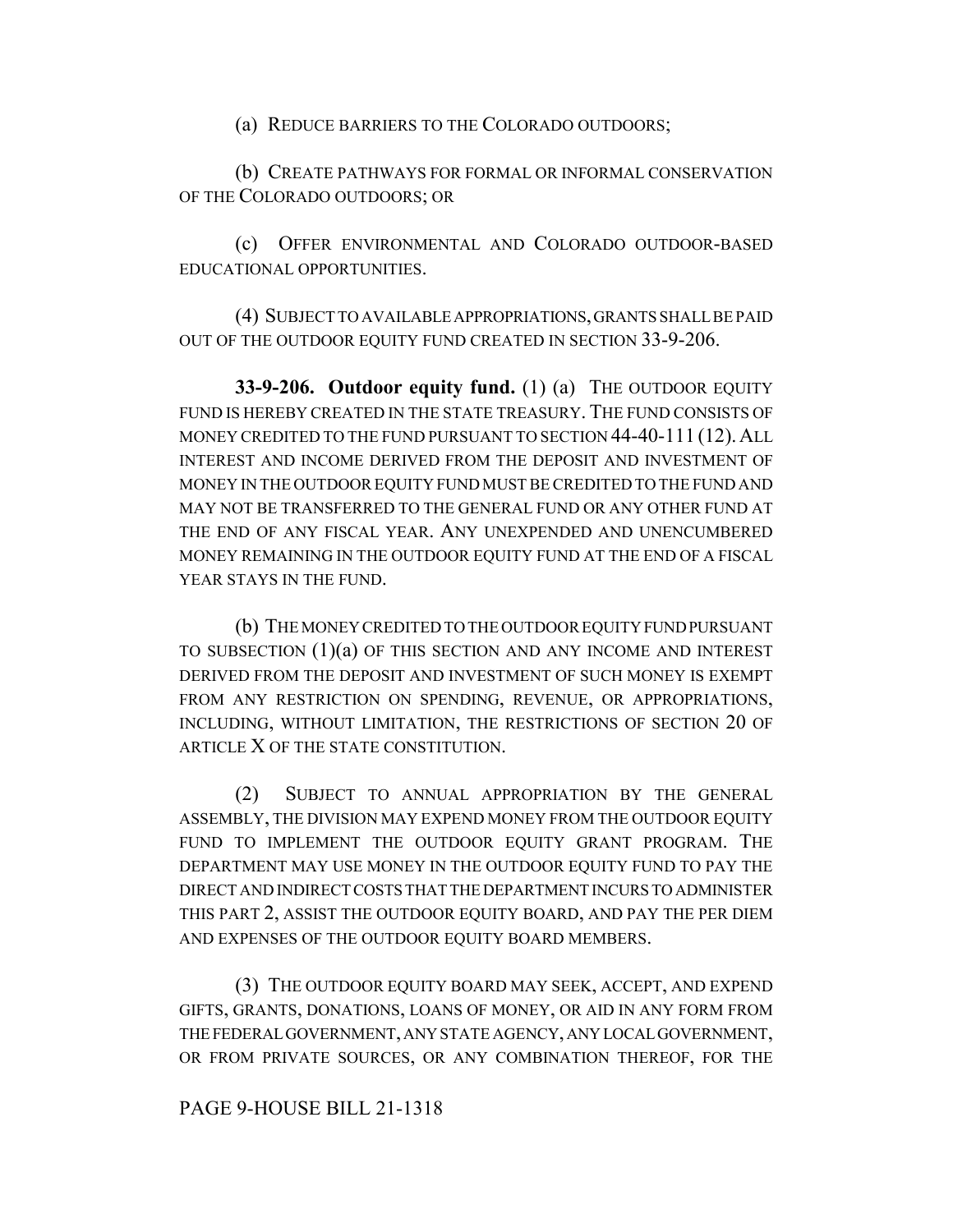PURPOSES OF THIS PART 2, AND ANY SUCH MONEY MUST BE CREDITED TO THE GIFTS, GRANTS, AND DONATIONS ACCOUNT CREATED IN THE FUND. THE MONEY IN THE GIFTS, GRANTS, AND DONATIONS ACCOUNT IS CONTINUOUSLY APPROPRIATED TO THE DIVISION TO IMPLEMENT THE OUTDOOR EQUITY GRANT PROGRAM.

**SECTION 2.** In Colorado Revised Statutes, 44-40-111, **add** (12) as follows:

**44-40-111. Lottery fund - creation - definitions.** (12) (a) AS USED IN THIS SUBSECTION (12), UNLESS THE CONTEXT OTHERWISE REQUIRES:

(I) "OUTDOOR EQUITY FUND" MEANS THE OUTDOOR EQUITY FUND CREATED IN SECTION 33-9-206.

(II) "PARKS AND OUTDOOR RECREATION CASH FUND" MEANS THE PARKS AND OUTDOOR RECREATION CASH FUND CREATED IN SECTION 33-10-111 (1).

(III) "PUBLIC SCHOOL CAPITAL CONSTRUCTION ASSISTANCE FUND" MEANS THE PUBLIC SCHOOL CAPITAL CONSTRUCTION ASSISTANCE FUND CREATED IN SECTION 22-43.7-104.

(IV) "WILDLIFE CASH FUND" MEANS THE WILDLIFE CASH FUND CREATED IN SECTION  $33-1-112(1)(a)$ .

(b) PURSUANT TO SUBSECTION (10)(b) OF THIS SECTION, THE STATE TREASURER SHALL TRANSFER MONEY THAT WOULD OTHERWISE BE ALLOCATED TO THE GENERAL FUND PURSUANT TO SECTION 3 (1)(b)(III) OF ARTICLE XXVII OF THE STATE CONSTITUTION, AND AS DESCRIBED IN SECTION 33-60-104 (1)(c), AS FOLLOWS:

(I) FOR THE 2020-21 STATE FISCAL YEAR, TO THE EXTENT AVAILABLE, THE FIRST SEVEN HUNDRED FIFTY THOUSAND DOLLARS TO THE OUTDOOR EQUITY FUND; THE NEXT THREE MILLION DOLLARS TO THE PUBLIC SCHOOL CAPITAL CONSTRUCTION ASSISTANCE FUND; AND ANY REMAINING MONEY AS FOLLOWS: TWENTY-FIVE PERCENT TO THE WILDLIFE CASH FUND, TWENTY-FIVE PERCENT TO THE PARKS AND OUTDOOR RECREATION CASH FUND, AND FIFTY PERCENT TO THE PUBLIC SCHOOL CAPITAL CONSTRUCTION ASSISTANCE FUND;

PAGE 10-HOUSE BILL 21-1318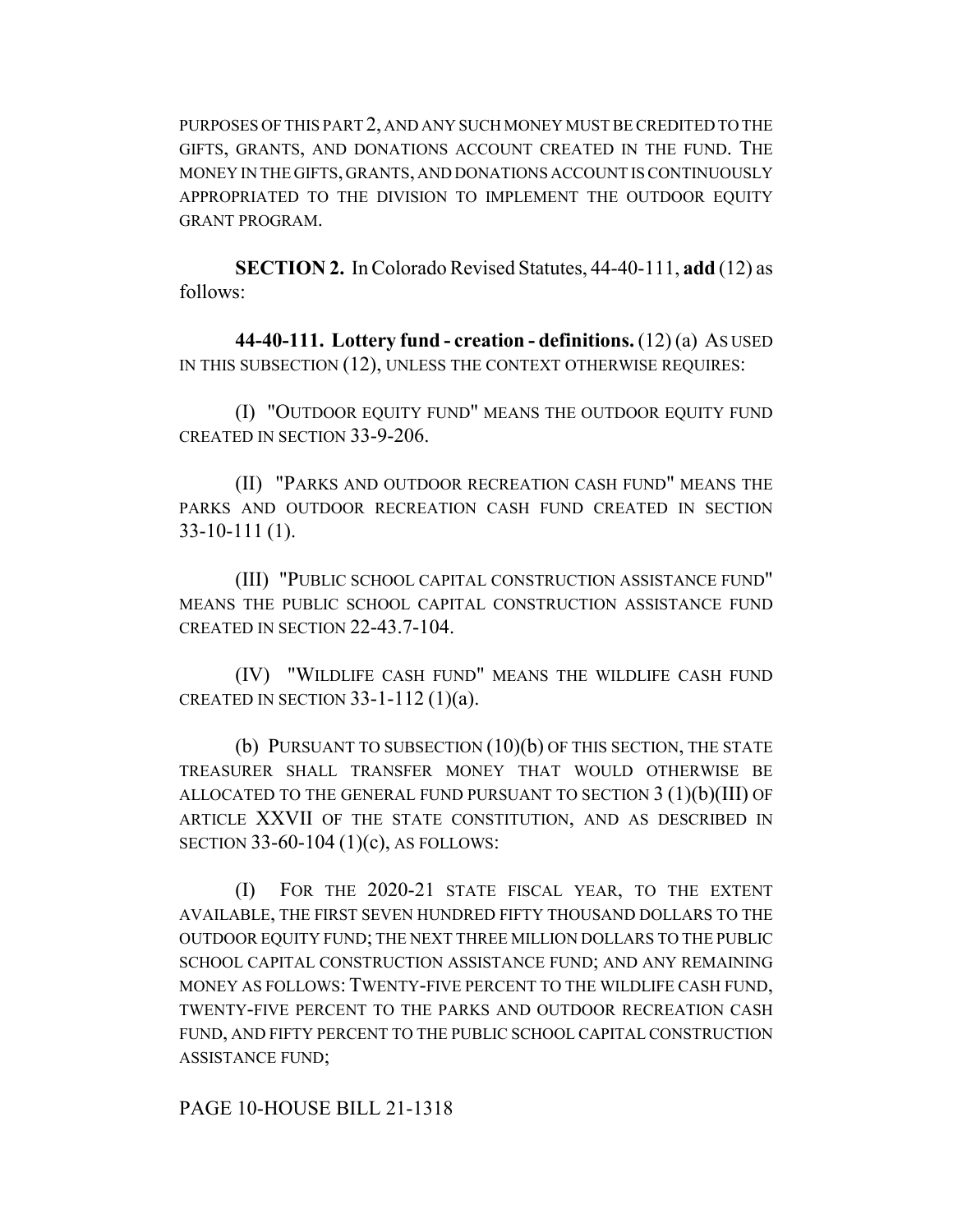(II) FOR THE 2021-22 STATE FISCAL YEAR, TO THE EXTENT AVAILABLE, THE FIRST ONE MILLION FIVE HUNDRED THOUSAND DOLLARS TO THE OUTDOOR EQUITY FUND; THE NEXT THREE MILLION DOLLARS TO THE PUBLIC SCHOOL CAPITAL CONSTRUCTION ASSISTANCE FUND; AND ANY REMAINING MONEY AS FOLLOWS: TWENTY-FIVE PERCENT TO THE WILDLIFE CASH FUND, TWENTY-FIVE PERCENT TO THE PARKS AND OUTDOOR RECREATION CASH FUND, AND FIFTY PERCENT TO THE PUBLIC SCHOOL CAPITAL CONSTRUCTION ASSISTANCE FUND;

(III) FOR THE 2022-23 STATE FISCAL YEAR, TO THE EXTENT AVAILABLE, THE FIRST TWO MILLION TWO HUNDRED FIFTY THOUSAND DOLLARS TO THE OUTDOOR EQUITY FUND; THE NEXT THREE MILLION DOLLARS TO THE PUBLIC SCHOOL CAPITAL CONSTRUCTION ASSISTANCE FUND; AND ANY REMAINING MONEY AS FOLLOWS:TWENTY-FIVE PERCENT TO THE WILDLIFE CASH FUND, TWENTY-FIVE PERCENT TO THE PARKS AND OUTDOOR RECREATION CASH FUND, AND FIFTY PERCENT TO THE PUBLIC SCHOOL CAPITAL CONSTRUCTION ASSISTANCE FUND; AND

(IV) FOR THE 2023-24 STATE FISCAL YEAR AND EACH STATE FISCAL YEAR THEREAFTER, TO THE EXTENT AVAILABLE, THE FIRST THREE MILLION DOLLARS TO THE OUTDOOR EQUITY FUND; THE NEXT THREE MILLION DOLLARS TO THE PUBLIC SCHOOL CAPITAL CONSTRUCTION ASSISTANCE FUND; AND ANY REMAINING MONEY AS FOLLOWS:TWENTY-FIVE PERCENT TO THE WILDLIFE CASH FUND, TWENTY-FIVE PERCENT TO THE PARKS AND OUTDOOR RECREATION CASH FUND, AND FIFTY PERCENT TO THE PUBLIC SCHOOL CAPITAL CONSTRUCTION ASSISTANCE FUND.

(c) THE MONEY TRANSFERRED UNDER THIS SUBSECTION (12) AND ANY INCOME AND INTEREST DERIVED FROM THE DEPOSIT AND INVESTMENT OF SUCH MONEY IS EXEMPT FROM ANY RESTRICTION ON SPENDING, REVENUE, OR APPROPRIATIONS, INCLUDING, WITHOUT LIMITATION, THE RESTRICTIONS OF SECTION 20 OF ARTICLE X OF THE STATE CONSTITUTION.

**SECTION 3.** In Colorado Revised Statutes, 22-43.7-104, **amend**  $(2)(b)(III)$  as follows:

**22-43.7-104. Public school capital construction assistance fund - creation - crediting of money to fund - use of fund - emergency reserve - creation - reserve account - creation and use.** (2) (b) For each fiscal year commencing on or after July 1, 2008, the following moneys shall

#### PAGE 11-HOUSE BILL 21-1318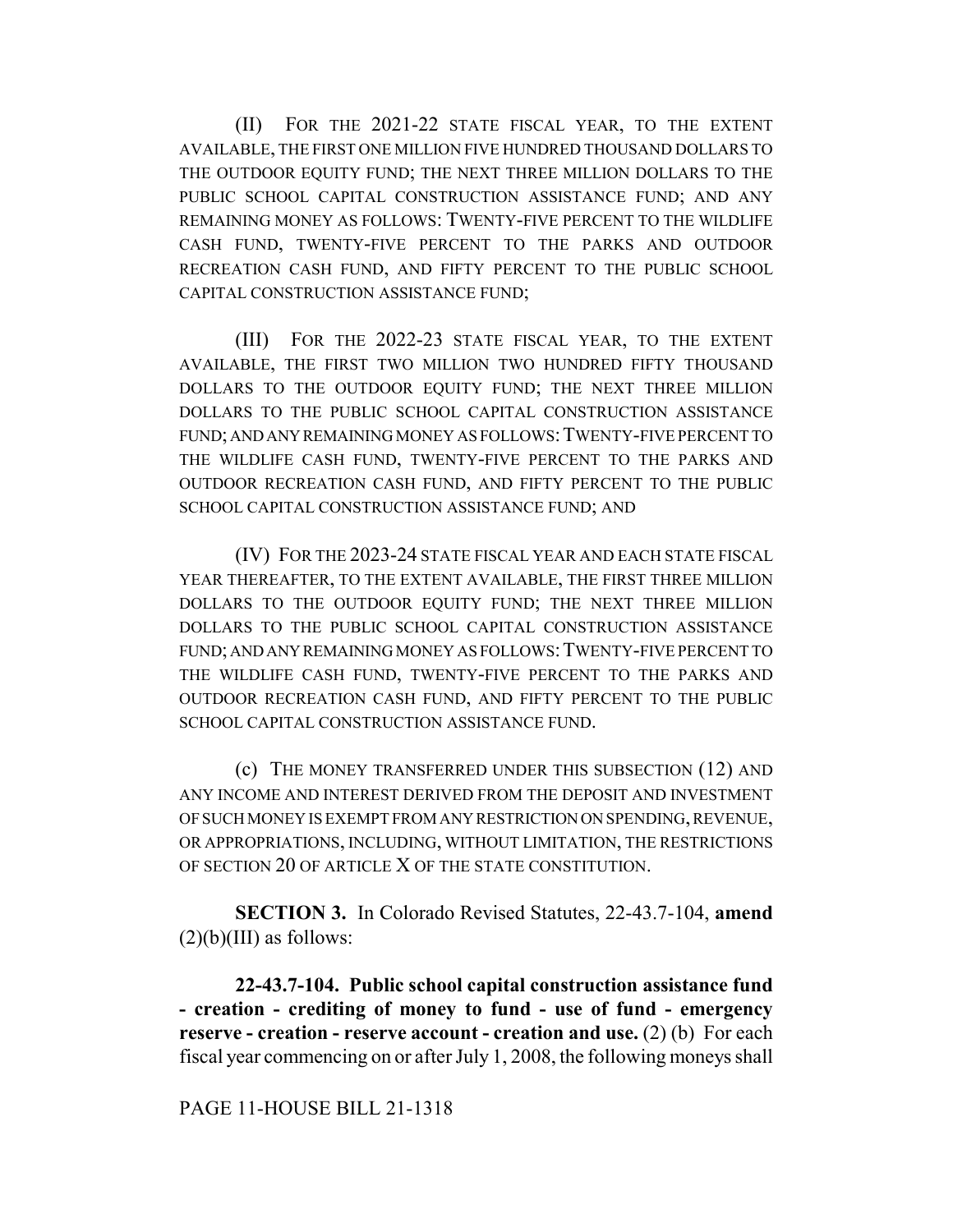be credited to the assistance fund:

(III) All moneys that would otherwise be transferred to the general fund pursuant to section  $3 \frac{(1)(b)(III)}{I}$  of article XXVII of the state constitution. ANY MONEY TRANSFERRED TO THE ASSISTANCE FUND UNDER SECTION 44-40-111 (12). The moneys credited MONEY TRANSFERRED to the assistance fund pursuant to this subparagraph  $(HH)$  SUBSECTION  $(2)(b)(III)$ and any income and interest derived from the deposit and investment of such moneys shall be MONEY IS exempt from any restriction on spending, revenue, or appropriations, including, without limitation, the restrictions of section 20 of article X of the state constitution.

**SECTION 4.** In Colorado Revised Statutes, 33-60-104, **amend**  $(1)(c)$  as follows:

**33-60-104. Distribution of net lottery proceeds beginning first quarter of fiscal year 1998-99.** (1) For the first quarter of fiscal year 1998-99 and for each quarter thereafter, the state treasurer shall distribute net lottery proceeds as follows:

(c) All remaining net lottery proceeds in trust to the trust fund board; except that, in any state fiscal year in which the portion of net lottery proceeds which would otherwise be given in trust to the trust fund board exceeds the adjusted amount of thirty-five million dollars as determined by the state treasurer in accordance with subsection (2) of this section, the net lottery proceeds in excess of such adjusted amount shall be allocated to the general fund AND TRANSFERRED AS SPECIFIED IN SECTION 44-40-111 (12).

**SECTION 5. Appropriation.** For the 2021-22 state fiscal year, \$730,674 is appropriated to the department of natural resources for use by the division of parks and wildlife. This appropriation is from the outdoor equity fund created in section 33-9-206 (1)(a), C.R.S., and is based on an assumption that the division will require an additional 1.0 FTE. To implement this act, the division may use this appropriation for the outdoor equity grant program.

**SECTION 6. Safety clause.** The general assembly hereby finds,